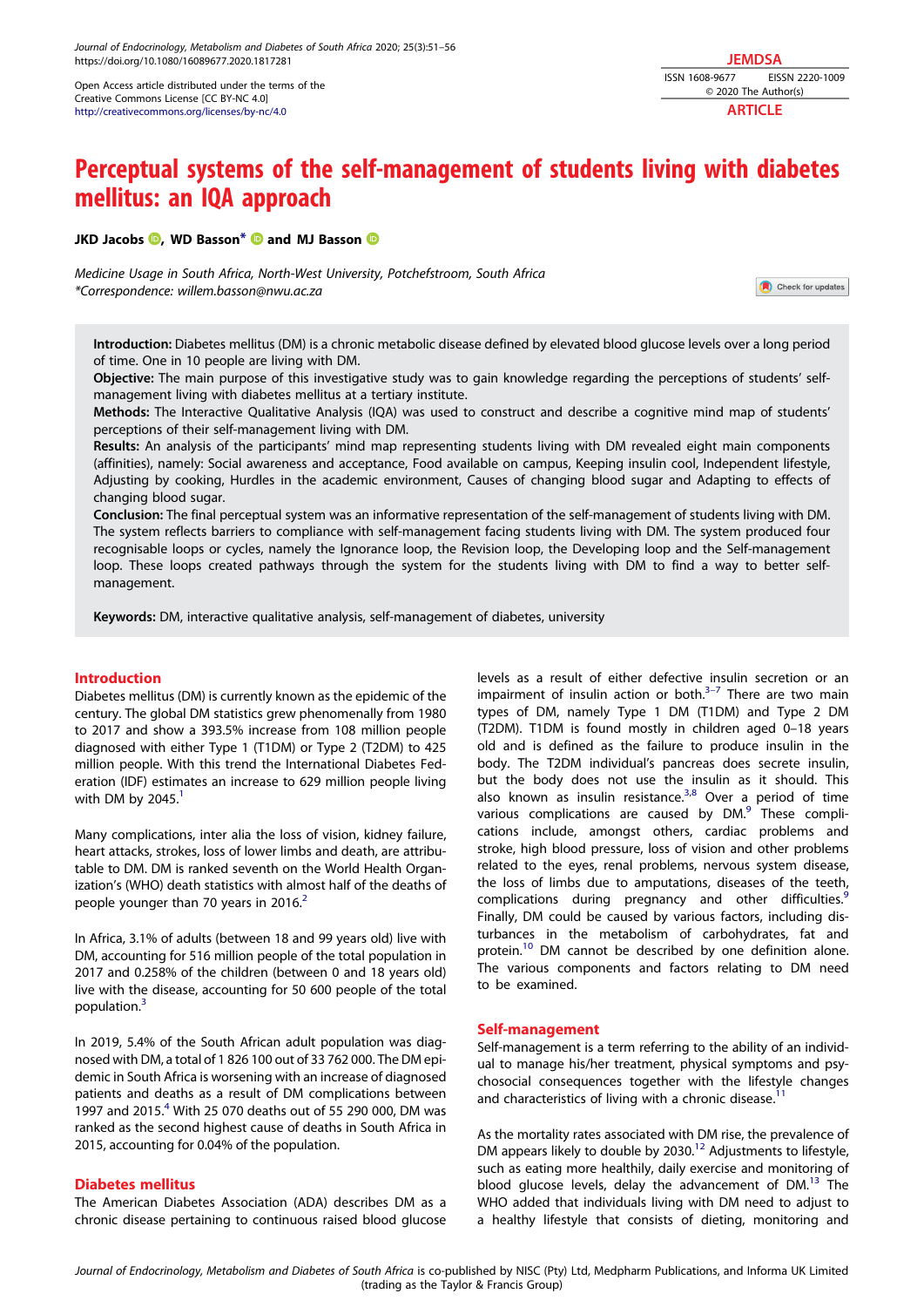maintenance of blood glucose levels, and adherence to medicine usage.<sup>14</sup> Forouhi et al. contributed to the self-management practice of DM by advising weight loss, monitoring the intake of carbohydrates and fibre, restricting cholesterol, and avoiding saturated fats, trans fats and sodium.<sup>15</sup> Finally, individuals with DM are required to enhance their tactics towards individual, family and social practices to improve self-management of DM.<sup>16</sup>

# Problems university students face according to literature

The main stressors for students when transitioning to independence are assuming the responsibility of caring for themselves, facing conflicts with parents and realising  $DM<sup>17</sup>$  The main goal students with DM tend to aim for is the independent management of their DM by assuming the burden of self-care. Some of the factors formulated by Babler and Strickland that are inherent in the task of achieving independence are the fear of needles and forgetting to inject insulin.<sup>17</sup>

This article focuses on one issue, namely describing and investigating self-management of students living with DM at a tertiary institute.

## Method

Interactive Qualitative Analysis (IQA) data were collected during a focus group with students, selected from a constituency representing students living with DM on the NWU Potchefstroom campus. An ethical application was submitted to the Health Research Ethics Committee (HREC) of the NWU Potchefstroom campus. The researcher obtained ethical approval for the study from HREC on 19 November 2018 (ethics number NWU-00124-17-A1).

The IQA process that was used in this study consisted of a focus group and additional participants' Affinity Relationship Tables. The processes followed by the researcher, the specific protocol as well as documentation used was developed by Northcutt and McCoy.<sup>18</sup> 'IQA as a qualitative methodology is grounded in systems theory whose primary purpose is to present the meaning of a phenomenon in terms of elements (affinities) and the relationships among them.<sup>18</sup>

The IQA data-collection tool – the focus group – assisted the participants to describe and label their experiences. The results of the focus group were conceptualised in a mind map (a composite picture of the system) of the participants and formed a systematic representation of how the group understood the specific problem or phenomenon.

The system, or mind-map, entails the affinities or categories of meaning and the perceived perceptual relationships amongst the affinities.<sup>18</sup> The IQA focus group was used to identify the affinities, each of which was well documented as part of the focus group protocol, according to the prescribed methods of Northcutt and McCoy. In the focus group the participants expand their meaning on each affinity. Affinities are like the quantitative concept of elements, or variables.

The idea of rigour that is used in the IQA refers to a specific procedure for both data collection and analysis.<sup>18</sup> The purpose of the IQA was to draw a picture of the system, or mind map, by means of the System Influence Diagram (SID) that is a representation of the perceptual topography of the mind map of the group of participants with regard to the phenomenon.

Theoretical coding is aimed at the establishment of the perceived cause and effect relationship, or influences, amongst all the affinities of the system.

The participants in the focus group, and the additional participants in this study, analysed the nature of the relationships amongst the affinities according to the guidelines published by Northcutt and McCoy.<sup>18</sup> The results of these relationships could either have been  $A \rightarrow B$  (A influences B),  $A \leftarrow B$  (B influences A) or  $A \leq B$  (no relationship).

The study proceeded as follows:

Phase 1: The IQA research design offered a series of tools to support and articulate the problem to the researcher. It helped to identify constituencies for the focus group, and to state a research question that is applicable to the problem statement.

Phase 2: The focus group was formed by individuals who shared a common experience, lived in a common structure and had the same background pertaining to the phenomenon. The main concept of the IQA was to allow the participants of the constituency to define their meaning and the range of affinities of the phenomenon and to articulate how these affinities are linked in their perception of the phenomenon.

Phase 3: There are two main parts in the last phase of the IQA. They are the results and analysis, and interpretations and implications that will be discussed by the researcher using all the data from the participants.

We therefore report on:

- . naming and describing the elements of the system; and
- . explaining the relationships between the elements of the system.<sup>19</sup>

The results from the relationships of the Affinity Relationship Tables (ART) of all the participants were tallied in the Combined Theoretical Code Frequency table.

The SID Assignment Protocol was used to allow the researcher to identify all the relationships and to determine what the basic flow of the system will be, from primary driver to primary outcome.<sup>19</sup> The Cluttered SID was built first, but consisted of saturated links between the affinities. However, it was wideranging and rich and thus difficult to interpret.<sup>19</sup> The next step was the Uncluttered SID where all the redundant links were removed. It then represented the simplest possible form.

The Pareto Protocol was applied to the system, the mind map, and results in the final Uncluttered Reconciled SID. In the final Uncluttered Reconciled SID all the vague relationships were resolved and the optimal numbers of relationships for the SID were determined. The Pareto Protocol specifies that the minority of the relationships in any system will account for the majority of the variation within the system.<sup>19</sup> Only one relationship could be used in the ART and thus the relationships with the highest amount of frequencies were used in the SID Assignment Protocol. The other relationships might have a significant impact on the final system and were reconciled according to the stipulations of the Pareto Protocol.<sup>18</sup>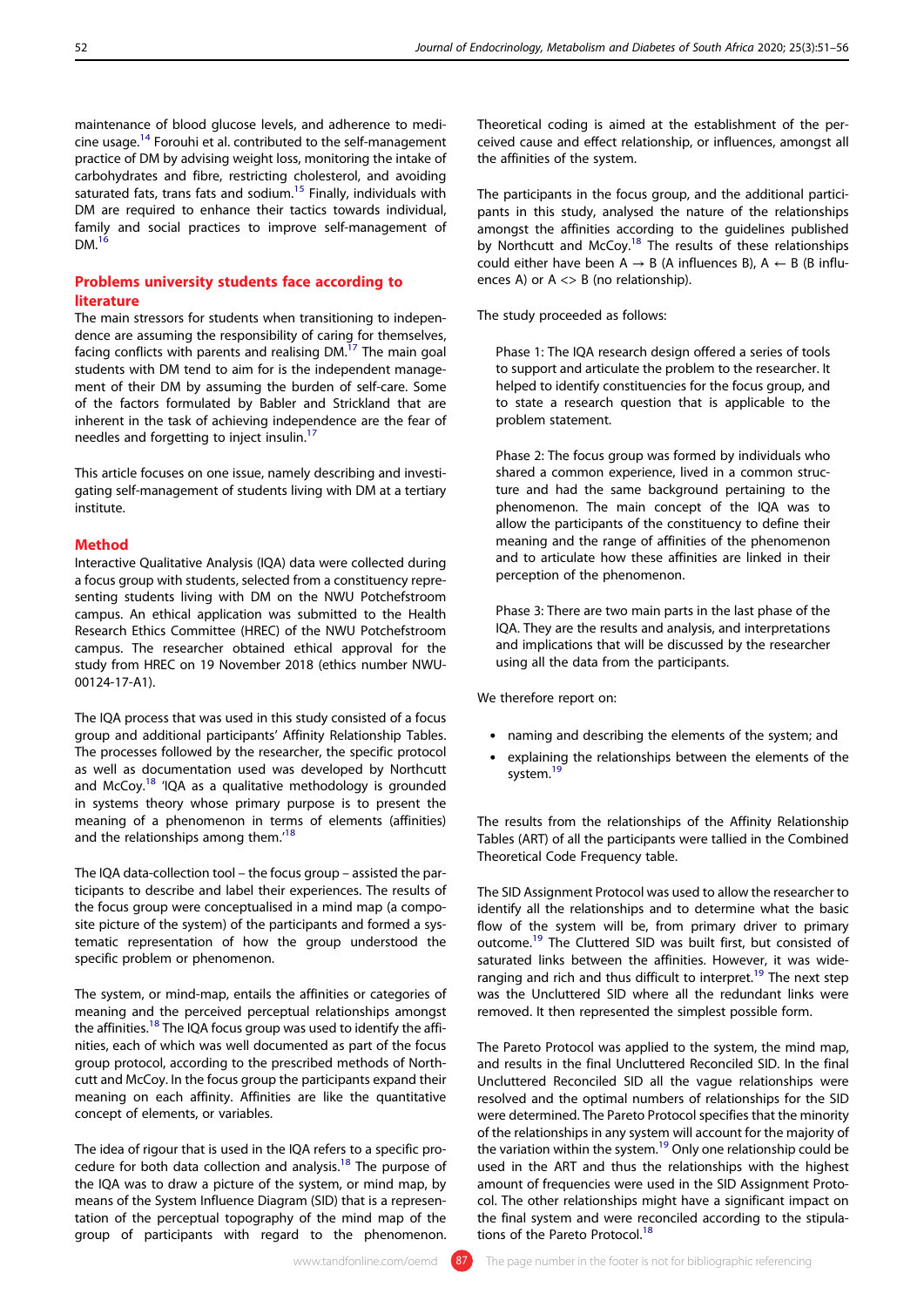## Results

All participants who took part in this investigation were well suited to the study. The focus group consisted of 13 participants consisting of 9 females and 4 males. Their ages ranged between 19 and 28. There were 11 participants diagnosed with T1DM and 2 participants diagnosed with T2DM. The participants spent between 1 and 9 years on campus among themselves and were diagnosed with DM between the ages of 4 and 18 years.

The final results constructed by the focus group can be seen in Table 1. Table 1 consists of the final eight affinities produced by the participants and the descriptions allocated to each affinity in their own words.

The results of the Detailed ARTs are in correspondence in a Combined Theoretical Frequency table. The purpose of the Detailed ART was to indicate the relationship between affinities. All the affinities received arbitrary numbers for the processing of the data.

The information of all 13 participants was tallied and the product was the Combined Theoretical Frequency table. The affinities at first were randomly ordered and numbered during the focusgroup activities and were then sorted to be added to the Combined Theoretical Frequency table.

The researcher used the information from the Combined Theoretical Code Frequency table and following the Systems Influence Diagram (SID) Assignments protocol the researcher created the SID or mind map of the students' perceptual system of their selfmanagement living with DM.

After following the Pareto Protocol the result was the Cluttered SID (see Figure 1), the first version of the SID that was developed.<sup>18</sup>

After following the rest of the Pareto Protocol the Uncluttered SID (see Figure 2) was formed.<sup>18</sup>

The Pareto Protocol was applied to the system to determine the optimal number of relationships in the composite system and to assist in resolving all the ambiguous relationships and the Uncluttered Reconciled SID was developed as seen in Figure 3.

The final SID was developed as seen in Figure 4.

#### Table 1: Affinities and descriptions

| Name of the affinity                               | Definition of the affinity                                                                          |
|----------------------------------------------------|-----------------------------------------------------------------------------------------------------|
| Food available on campus                           | There is not sufficient diabetic-friendly<br>food available on campus                               |
| Keeping insulin cool                               | It is a 'drag' to keep insulin cool for up to<br>14-hour stretches, every day or trying             |
| Causes of changing blood<br>sugar                  | Almost everything contributes to blood<br>sugar variation                                           |
| Adapting to the effects of<br>changing blood sugar | You have to understand the causes and<br>effects and learn to counter it                            |
| Social awareness and<br>acceptance                 | If society was better educated about<br>diabetics, it would be much easier to<br>manage my life     |
| Hurdles in academic<br>environment                 | The academic community has to be<br>more accommodating                                              |
| Adjusting by cooking                               | Learn, adjust, adapt in order to meet your<br>personal health requirements (make it<br>interesting) |
| Independent lifestyle                              | Accepting your condition and taking<br>responsibility towards a healthy life                        |



Figure 1: Cluttered systems influence diagram.



Figure 2: Uncluttered systems influence diagram.



Figure 3: Uncluttered reconciled systems influence diagram.



#### Figure 4: Final composite systems influence diagram.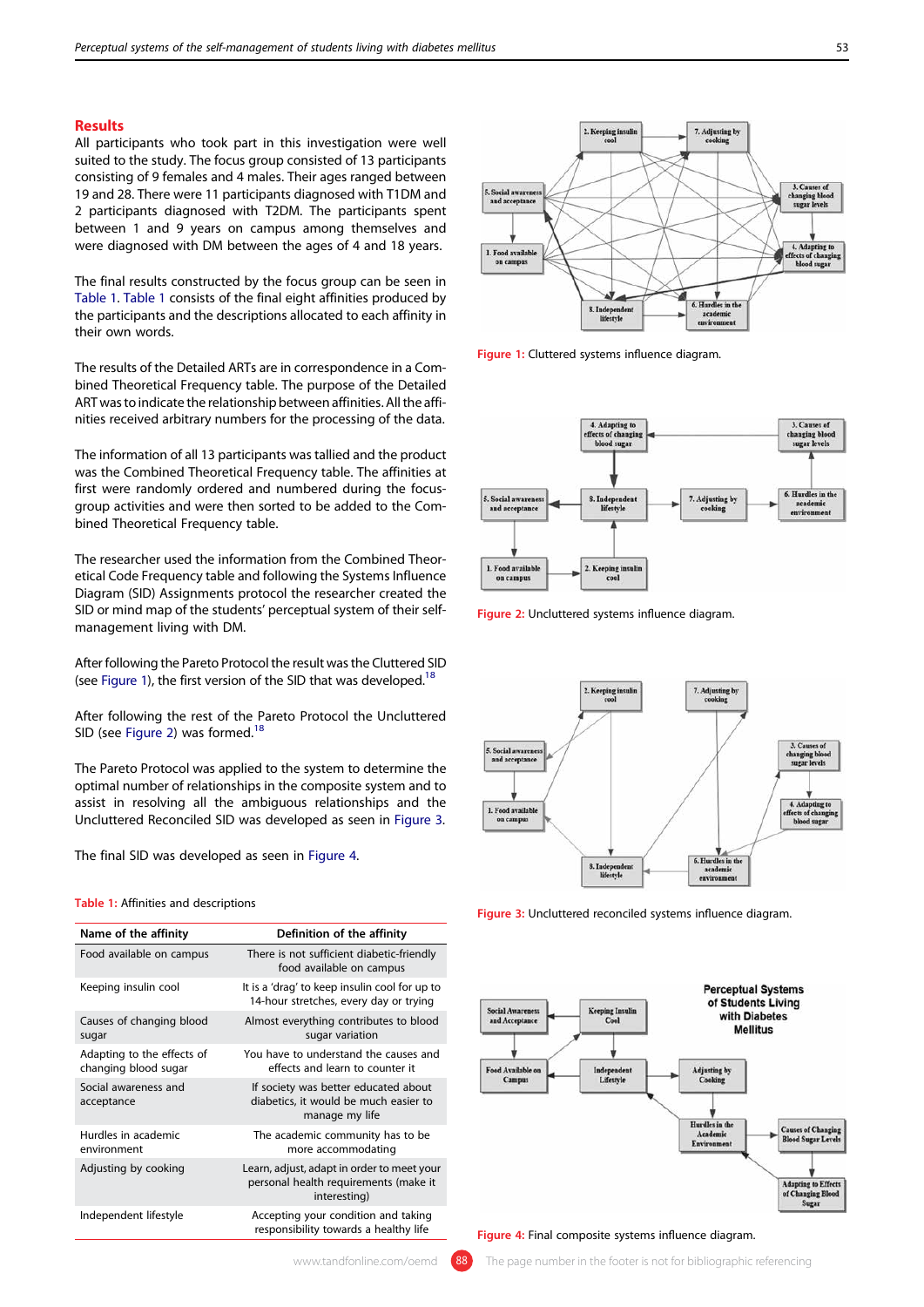# Discussion

The system can be seen as a pathway beginning with Social awareness and acceptance and ending with Adapting to effects of changing blood sugar levels. Affinities, or elements, can be seen as either positive or negative. One affinity's experience can influence and change the experience of the next affinity.<sup>18</sup>

In Figure 4 the primary driver, named Social awareness and acceptance, can be found at the top left of the figure. The primary outcome, named Adapting to effects of changing blood sugar, can be found in the bottom right corner. The secondary drivers can be found at the bottom left and in the middle of the figure. They are Food available on campus, Keeping insulin cool and Independent lifestyle. The secondary outcomes are found in the top right and in the middle. They are Adjusting by cooking, Causes of changing blood sugar and Hurdles in the academic environment.

Part of the IQA was the exercising of the system. The researcher exercised the system and cast scenarios by presuming given states of the drivers and investigated the expected results, which is known as prospective scenarios. The opposite or reverse exercise was also done and is known as the retrospective scenario. In the retrospective scenarios the states of some of the outcomes were presumed. The system was then examined to see what states of the drivers produced these outcomes. The third scenario was the impact of a factor outside the system that influenced the system at a given point and is known as the extra systematic scenario.

A prospective scenario will be used, in this article, as an example of how to exercise the system (as seen in Figure 5). In this scenario the researcher will look at the prospect of what if the Social awareness and acceptance was a positive driver and it did not influence the self-management of the student as the social environment will be informed. Then the researcher will explore what the result will be on the primary outcome, Adapting to the effects of changing blood sugar.

Social awareness and acceptance is the primary driver of the system. A positive Social awareness and acceptance will have a positive impact on the rest of the system, the self-management of students living with DM on campus. It is assumed that the rest of the system's affinities are all neutral. If the other affinities were negative, then the positive influence of Social awareness and acceptance would not be able to overturn for example the Hurdles in the academic environment. The community as a Social awareness and acceptance factor could have been



positive and would be well educated on the self-management tasks of a student living with DM, but because the Hurdles in the academic environment is still negative and beyond the student's control, the system will stay negative.

Better education regarding DM will lead to people in the student's social environment asking more relevant questions on DM. Frustrating questions, such as 'can you eat that?', will be eliminated and questions concerning changing blood sugar levels and how to counter these will instead be asked. This will result in the student living with DM feeling supported and cared for.

Injecting insulin in public draws a negative reaction. In the ideal situation, injecting insulin would be acceptable and understood by the public in the same way as someone using an inhaler for asthma.

Testing, i.e. pricking and doing a blood test to check blood glucose levels, has caused people to cringe as they do not like the idea of blood. For students living with DM a community with ideal understanding of the consequences of not testing will encourage the student to engage in self-management tasks.

Living with DM is not something students advertise to the public. Consequently, students with DM on campus do not know about each other and cannot communicate with each other. Knowing other students with DM will result in positive interactions between students living with DM.

In an ideal world where everyone understood DM, the burden of educating the public about DM would not be the responsibility of the student with DM. In such an ideal scenario the DM student would live life without the stress of having to educate those around him/her on aspects of DM.

Students at tertiary institutions are under pressure to be socially active. The ideal for a student with DM is to know that you do not have to pretend to make others feel comfortable, and that you can be yourself around your peers.

#### Food available on campus

If the perfect world existed, the Food available on campus would be a positive factor and the student living with DM would have better self-management skills in the university environment. There would be less unhealthy food on campus and more DMfriendly food options for the student living with DM to choose from and increase self-management. 'People are uninformed (management) and thus order/provide unhealthy/inappropriate foods.'

## Keeping insulin cool

The positivity towards the Food available on campus will then influence Keeping insulin cool. 'What you eat on campus (healthy or not) then determines how your blood sugar will be, in turn affecting how much insulin you'll need (influencing how much you bring).'

## Independent lifestyle

The student can now enhance his/her Independent lifestyle as the task of being independent becomes easier to maintain when the insulin is kept cool and managed through the daytime when he/she is active on campus. 'It just teaches you to take the steps of responsibility and to be independent and Figure 5: Optimal self-management for students living with DM. check up on yourself.' This makes the student more independent.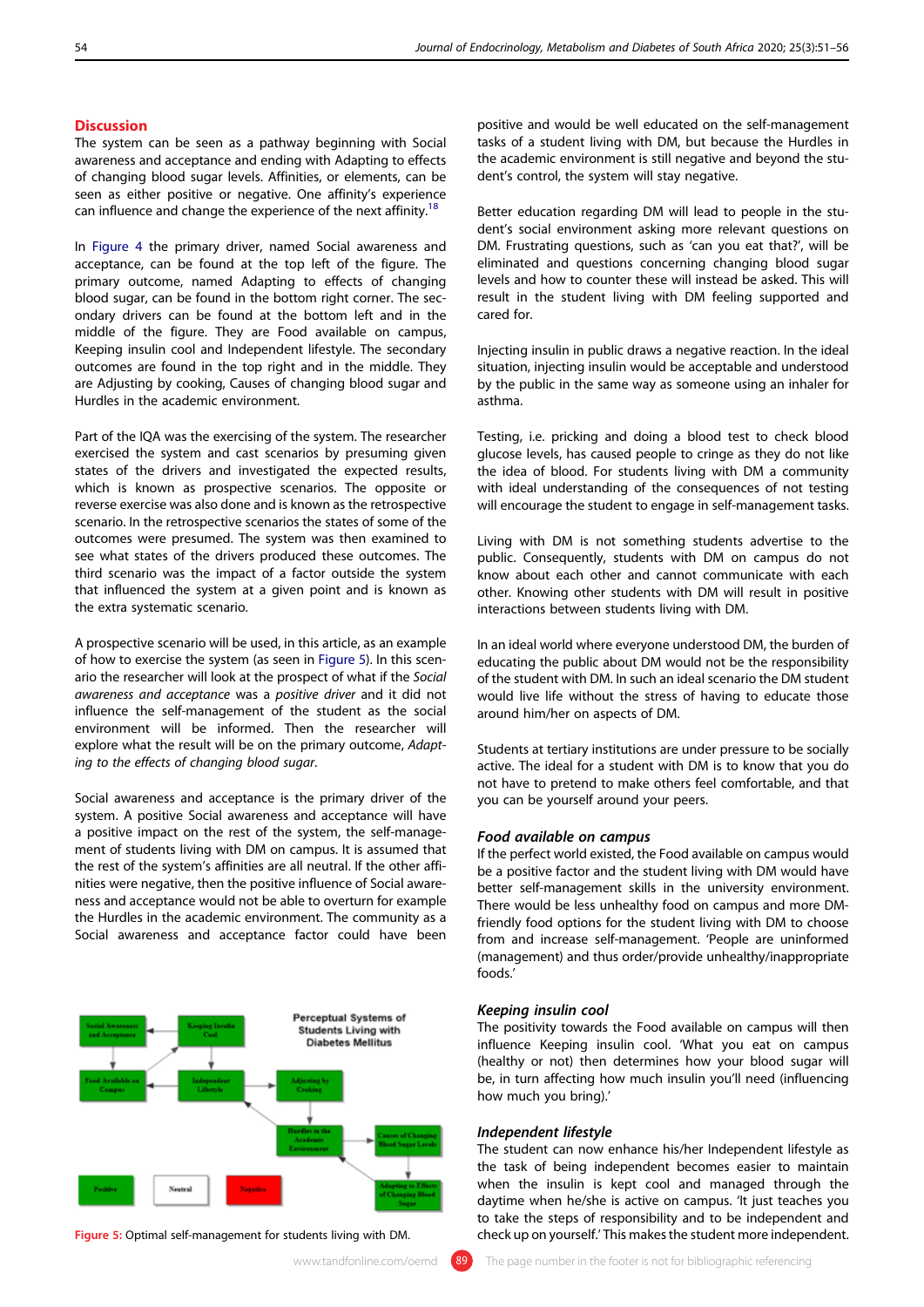# Adjusting by cooking

Self-management becomes easier when a student has a positive factor in Adjust by cooking. Because the student is more independent, he/she either has an easy task of cooking for himself/herself when there is time, or the food available on campus is healthy enough to not need to cook for oneself. 'Adjusting by cooking helps one to be more independent by being able to manage one's diabetes better.'

## Hurdles in the academic environment

There are Hurdles in the academic environment when the student gets a positive effect on the Social awareness and acceptance. The hurdles, such as food available on campus and managing hypoglycaemia or hyperglycaemia in public, are eliminated by either having healthy food options or reacting to fluctuations in blood sugar in the moment as there is no judgement from the social groups. 'If one decides to cook then they can avoid hurdles like having high ketones during the school day. Cooking my own meals means controlled sugar levels and therefore better academic performance.'

## Causes of changing blood sugar

With a positive flow coming from Hurdles in the academic environment the Causes of changing blood sugar is handled in a positive way and not in a negative way as 'when experiencing stress in the academic environment, it directly influences your blood sugar levels'. Some causes will not be present as they are eliminated by previous positive influences like Food available on campus. Other factors driven by internal factors like emotions that cause fluctuations will be handled positively, because of positive factors such as a positive Independent lifestyle.

## Adapting to effects of changing blood sugar

Adapting to effects of changing blood sugar becomes positive when the Causes of changing blood sugar are positive. 'If the cause of your blood sugar rising/dropping is within your control then steps to counter the effects should be taken.' When the Causes of changing blood glucose are positive via elimination or better management, then Adapting to the effects of changing blood sugar becomes less complicated, because the self-management has increased through the positive system. 'Understanding why hypos occur at night helps one adapt to the effects of changing blood sugar, e.g. practising emotional self-control.'

## Conclusion

Social awareness and acceptance was identified as the primary driver of the system with Adapting to effects of changing blood sugar levels as the primary outcome to self-management living with DM.

The system produced four recognisable loops or cycles, namely the Ignorance loop, the Revision loop, the Developing loop and the Self-management loop.

The students experienced Social awareness and acceptance as a negative aspect in their daily lives as they have limited power over the stigma surrounding DM. Social and awareness plays a significant role in the lives of students living with DM as it influences self-management of DM.

The perceptual system might not be a complete representation of self-management of DM but rather a system reflecting

The model can be used by universities across the globe to get a better understanding of the perceptions of students living with DM. Management in the cafeterias and other providers of food on campus can use the model to change their meal plans to include the dietary needs of students living with DM. Manufacturers can use the model to develop a way for students to keep their insulin at an optimal level for as long as possible and to be as comfortable as possible. The structures and management on campus have the power to increase awareness of DM. They can use the model to enforce the belief that a change in stigma and awareness can assist in the self-management and quality of life of students living with DM. Accommodation for students living with DM can be achieved if faculties used the model to change the academic environment for the better. Healthcare providers can use the model to educate themselves on perceptions that students living with DM have and to communicate misunderstandings to students diagnosed with DM. Students living with DM or recently diagnosed with DM can use the model and results to enhance their knowledge with regard to self-management of DM. Postgraduates can use the model to build their study around or increase study on the topic.

A few limitations were identified in the study, but none that compromised the integrity of the research process or the results and conclusions. Limitations such as working with students, the number of participants and the timeframe of the focus group were present but did not limit the study. This study opens the way for any future investigations of students living with DM. More constituencies can be brought in and be compared with this model, for example, adults who had to make it through university living with DM.

This study was the first to be undertaken on the perceptions of students' self-management living with DM. It helps by providing new information on the format of a system and model to the benefit of universities and students regarding DM. This study gives a small view into the daily lives of students living with DM on campus and how they deal with self-management.

Acknowledgements – Dr Danny McCoy is thanked for his assistance in the process to complete the Pareto Protocol. Financial assistant from MUSA and the North-West University for study bursaries.

Disclosure statement – No potential conflict of interest was reported by the authors.

## **ORCID**

JKD Jacobs http://orcid.org/0000-0001-5520-3807 WD Basson **http://orcid.org/0000-0001-8896-6528** MJ Basson **http://orcid.org/0000-0002-7815-8508** 

## References

- 1. International Diabetes Federation. Diabetes facts and figures. 2019 [cited 2019 Oct 20]. Available from: https://www.idf.org/ aboutdiabetes/what-is-diabetes/facts-figures.html.
- 2. World Health Organization. Global report on diabetes. 2016 [cited 2018 May 23]. Available from: For numbered lists. http://apps.who. int/iris/bitstream/10665/204871/1/9789241565257\_eng.pdf?u.
- 3. International Diabetes Federation. Diabetes in Africa. 2019 [cited 2019 Oct 20]. Available from: https://www.idf.org/our-network/ regions-members/africa/diabetes-in-africa.html.